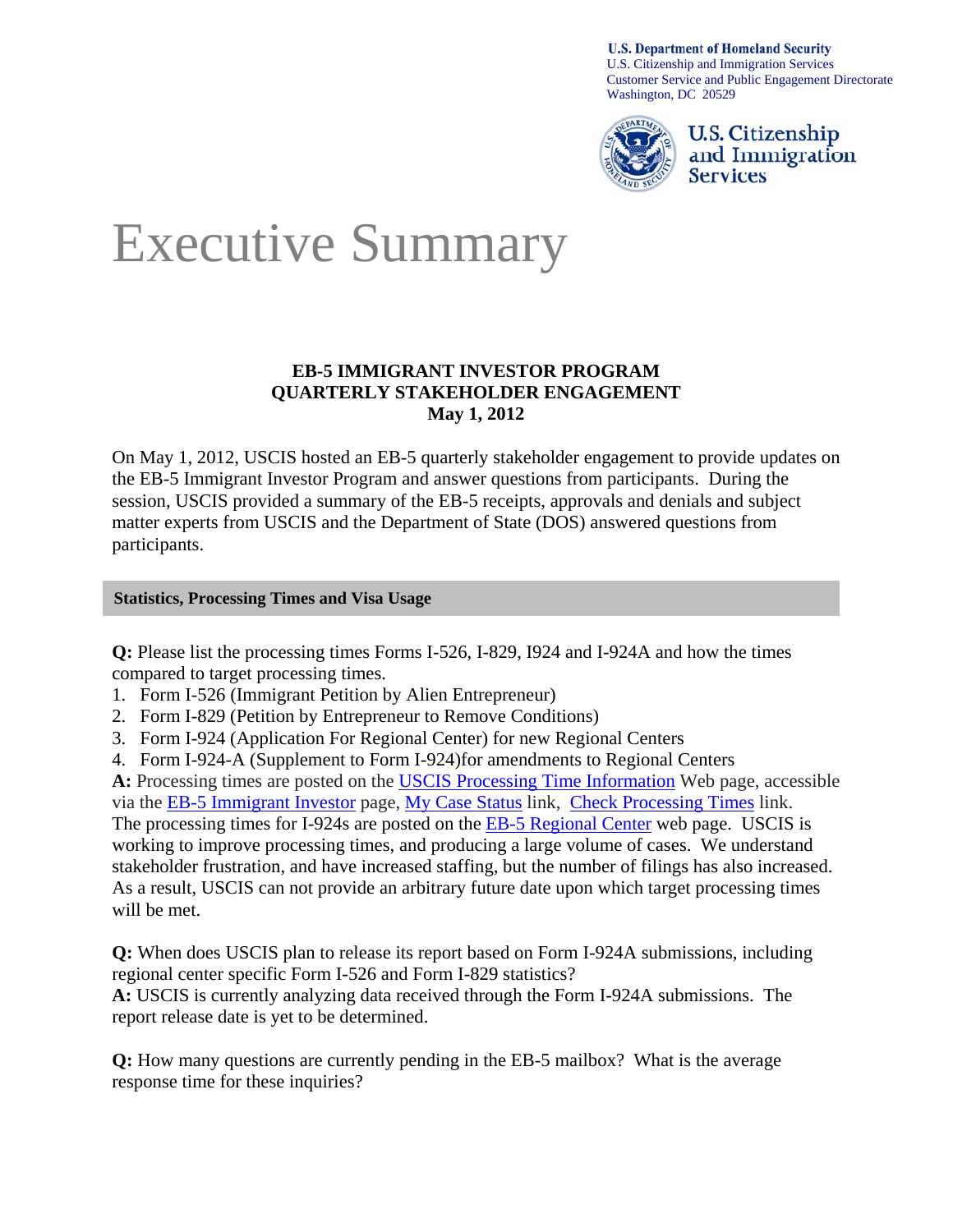**A:** The USCIS Immigrant Investor Mailbox is administered full-time by an EB-5 supervisor who reviews all incoming messages, assigns inquiries to mailbox-dedicated EB-5 immigration services officers (ISO) for response, and monitors the timeliness of the response. Because we are constantly responding to and receiving new questions, it's impossible to determine how many inquiries we have in the mailbox at any given time. The dedicated mailbox staff has been able to address inquiries within 2-3 days of receipt, although some inquiries may take additional time depending on the amount of research and coordination required. Inquirers are notified if additional time is needed.

**Q:** How can applicants follow up on the status of Form I-829 applications that have been pending longer than target processing times?

**A:** Please submit case inquiries with a copy of the receipt notice to the EB-5 mailbox to request a status update. Cases later than 1999 are currently being adjudicated.

**Q:** Have there been any changes in USCIS regulations, policies or processes or changes in the rules governing investments in regional centers that might extend the timeframe needed to complete an EB-5 transaction? **A:** No

**Q:** USCIS says it takes cases on a first in, first out basis, but also that it is looking at grouping regional center cases to be adjudicated by teams. If a regional center submits an amendment to a Form I-924, will it be included with the group or will it go into the first in, first out process? **A:** ISO specialization by regional center efforts are geared toward Form I-526 and Form I-829 adjudications, not Form I-924 adjudications. However, Form I-924 applications are given to ISOs familiar with the regional center applicant, if possible. USCIS still adheres to a first in, first out process when adjudicating cases in the Form I-924 application workflow queue (and in the individual petition queues). Under ISO specialization, when the time comes for a petition or application to be adjudicated, it can be sent to an ISO who is familiar with the regional center and the capital investment project.

**Q:** Can USCIS establish a system to allow stakeholders to send questions directly to economists? **A:** Regional centers that already have direct email communication with USCIS should submit questions through their dedicated email box. If the question relates to work that the economists are responsible for, then they will respond to the question.

**Q:** How does USCIS balance resources to ensure timely adjudication of all EB-5 applications and petitions?

**A:** ISOs are assigned to specific regional center applications, including amendments and other Forms I-526 received by USCIS. Economists will complement the work of the ISOs and help address issues we have struggled with in the past. USCIS coordinates among officers who are becoming regional center experts. If another regional center is similar, please make it clear in the application to help us with case assignment.

**Q:** What is the target processing time for adjudicating responses to Form I-924 Requests For Evidence (RFE)?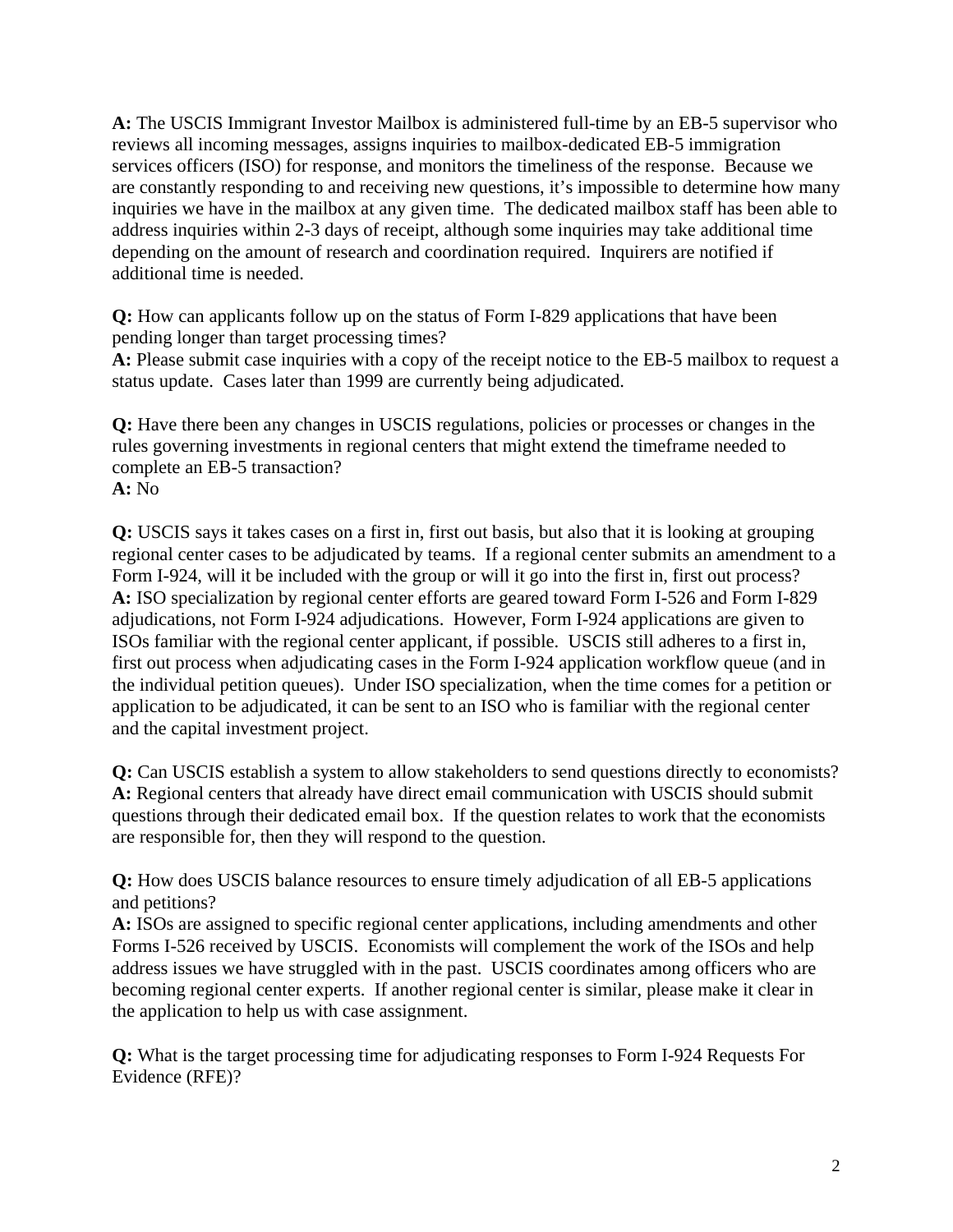**A:** The target processing time for reviewing responses to Form I-924 Requests For Evidence (RFEs) is 30 days.

**Q:** USCIS should give deference to the credibility of U.S. businesses. How can applicants help ensure expedited review of these cases?

**A:** USCIS continues to adjudicate cases on a first-in/first-out basis. Recent adjudication asset additions are helping and will improve the process in the future. USCIS has published national criteria for the granting of expedite requests. The EB-5 program follows that criteria in determining whether to grant an expedite request. For more information, please visit the [EB-5](http://www.uscis.gov/portal/site/uscis/menuitem.5af9bb95919f35e66f614176543f6d1a/?vgnextoid=fb48c55d20829210VgnVCM100000082ca60aRCRD&vgnextchannel=facb83453d4a3210VgnVCM100000b92ca60aRCRD)  [Inquiries](http://www.uscis.gov/portal/site/uscis/menuitem.5af9bb95919f35e66f614176543f6d1a/?vgnextoid=fb48c55d20829210VgnVCM100000082ca60aRCRD&vgnextchannel=facb83453d4a3210VgnVCM100000b92ca60aRCRD) web page.

**Q:** Can USCIS confirm that it is adhering to first in, first out processing for EB-5 cases? **A:** Yes. If cases are pending beyond posted processing times, please contact the EB-5 mailbox at [EB-5ImmigrantInvestor@dhs.gov.](mailto:EB-5ImmigrantInvestor@dhs.gov)

**Q:** Is USCIS holding Form I-526 (Immigrant Petition by Alien Entrepreneur) petitions filed in connection with pending I-924s that have Requests for Evidence (RFEs) until the I-924 adjudication is complete?

**A:** Not as a general practice, but an I-924 approval would have to be in place if being used as the basis for the I-526, including amended I-924s.

# **I-526 Petitions**

**Q:** In many cases, a business cannot actually purchase or enter into a lease for the location until after the investor's Form I-526 has been approved and funds are available. Recognizing that the economic analysis submitted with the I-526 would have to address each location being considered, can the I-526 identify several possible locations for the business or an area in which the business could be located, but not yet make the specific selection of location and then choose one after the I-526 is approved?

**A:** The business plan to be submitted with the Form I-526 petition must be in compliance with *Matter of Ho*. The information to be presented regarding the location of the business and possible contingent locations must contain sufficient detail to meet the *Matter of Ho* requirements. The determination regarding whether sufficient detail is presented must be analyzed on a case-by-case basis.

**Q:** After the formulas and multipliers in an economic analysis have been approved by USCIS as part of a regional center's initial application, please confirm that the approved formulas and multipliers may be updated with more current data (for example, updated RIMS II (Regional Input-Output Modeling System) multipliers of the most current year versus multipliers of a few years back when the regional center was approved) at the time of actual Form I-526 or Form I-829 petitions, as long as the methodology used is otherwise the same as what was approved by USCIS.

**A:** This is acceptable as long as the applicants are consistent and don't "cherry pick" across a range of years. For clarification, it is not acceptable to selectively use the highest multipliers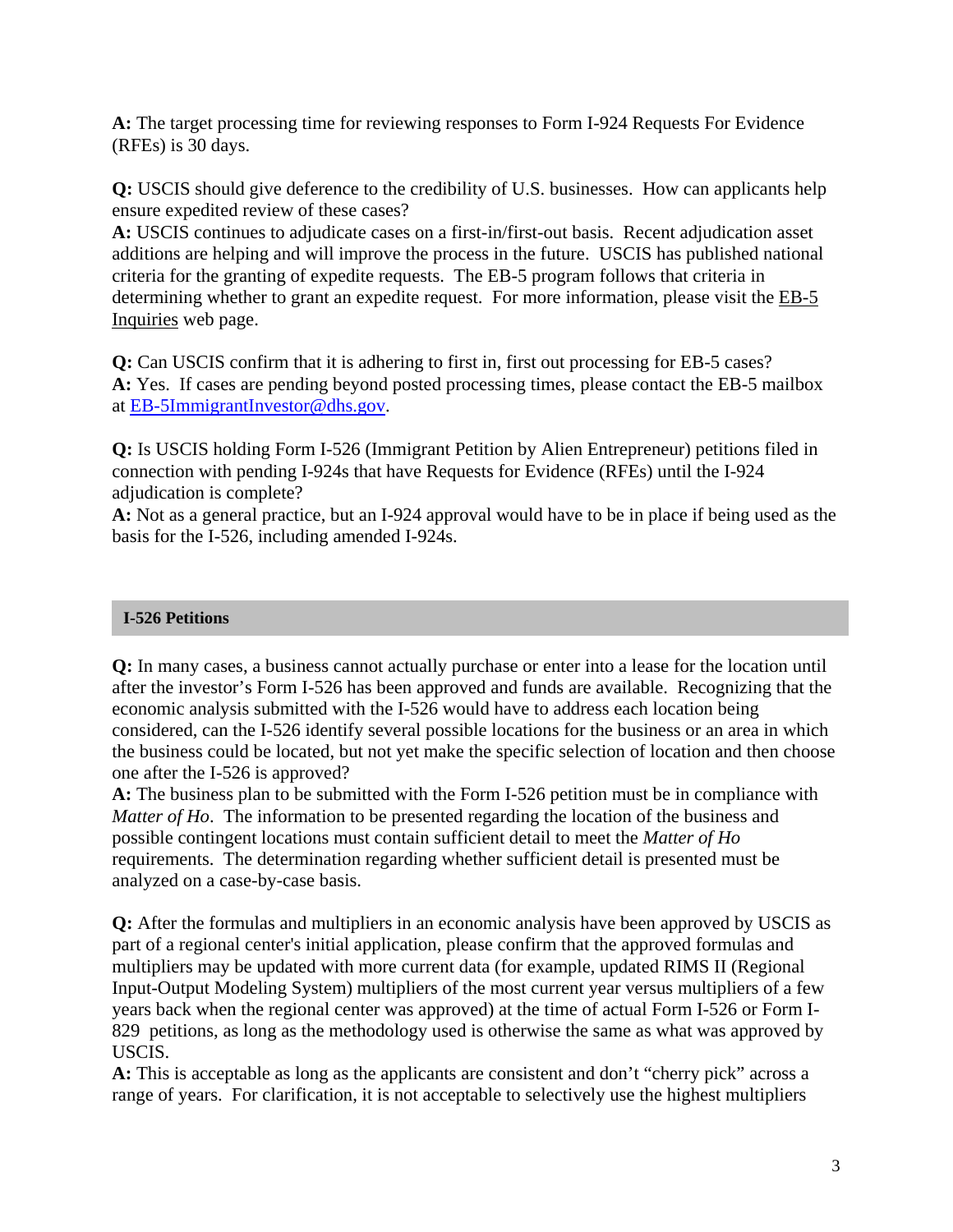available for each approved industry since the date that the approval was issued. For example, if the applicant was approved in 2008 to use appropriately specified 2006 RIMS II (Regional Input-Output Modeling System) final demand multipliers for the construction and operation of an assisted living facility, then the applicant must use 2006 RIMS II final demand multipliers for both construction and operation of the facility, or 2007 RIMS II final demand multipliers for both the construction and operation of the facility, or 2008 RIMS II final demand multipliers for both the construction and operation of the facility, and so on. The petitioner may not use a 2006 RIMS II final demand multiplier for construction and a 2009 RIMS II final demand multiplier for operations simply because the RIMS II final demand multipliers for those two industries in those two years happen to be the highest multipliers published since the approval of the I-924.

# **I-829 Petitions**

**Q**: Is the 20 to 30 month window during which the I-829 must be filed, calculated from the time the I-526 is approved or the conditional green cards are issued?

**A:** There is no 20 to 30 month "window" during which the Form I-829 must be filed. To the contrary, the regulations require the filing of the Petition by Alien Entrepreneur to Remove Conditions (Form I-829) during the 90-day period preceding an individual's two-year anniversary as a lawful permanent resident.

Lawful Permanent Resident status (on a conditional basis) is a function of admission or adjustment. The approval of the Immigrant Petition by Alien Entrepreneur (Form I-526) merely represents eligibility for an immigrant visa pursuant to INA § 203(b)(5). It is *not* an adjudication of admissibility for permanent resident status. Please refer to the Form I-526 instructions, specifically the sections entitled "Approval," and "Meaning of Petition Approval" for more information.

**Q**: Regarding Form I-829 adjudications, is USCIS applying presently the standards presented in the [December 2009 memo,](http://www.uscis.gov/portal/site/uscis/menuitem.eb1d4c2a3e5b9ac89243c6a7543f6d1a/?vgnextchannel=f1f051b4b1af3110VgnVCM1000004718190aRCRD&vgnextoid=f1f051b4b1af3110VgnVCM1000004718190aRCRD) or the standard announced in the draft memo? Is USCIS presently following the draft guidance?

**A:** USCIS is not using the draft memo as formal policy guidance.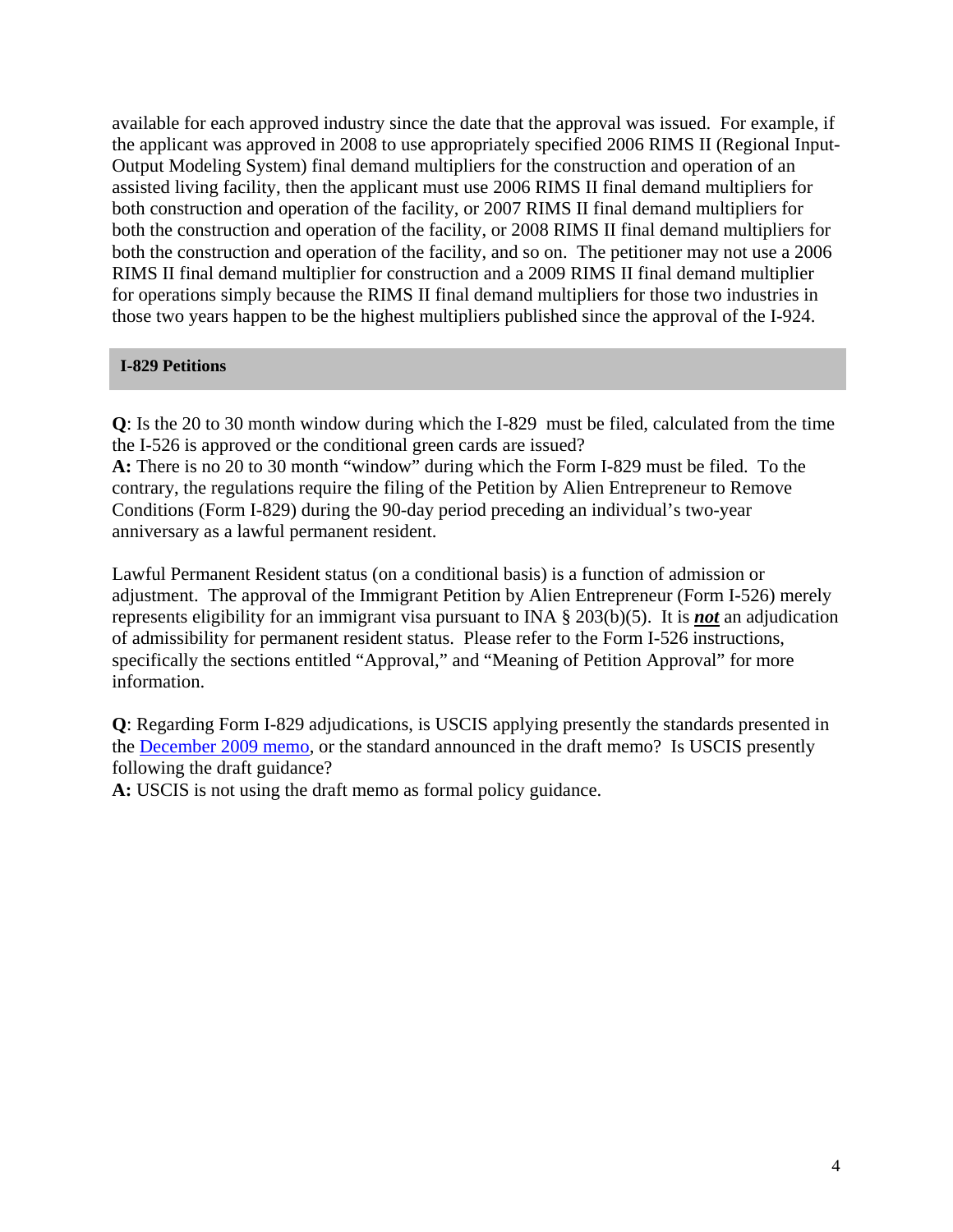# **I-924 Petitions**

**Q:** In a regional center application, kindly confirm that two digits of North American Industry Classification System (NAICS) codes are considered sufficient with the industry cluster specified and economic report elaborating the same. The rationale behind this is because in a retail and office setting, three digit code tenants are not ascertained at the time of filing the I-924. **A:** This is not acceptable. Even within clusters and projects that incur similarities, USCIS requires four digit NAICS codes at a minimum.

**Q:** Can USCIS provide filing hints to assist in lowering RFE and denial rates? **A:** USCIS has discussed developing filing hints and is looking at ways to be more proactive in communicating with stakeholders. Submitting the most detailed and comprehensive evidence of investment and job creation possible is the primary way to avoid receiving an RFE.

**Q:** USCIS does not require that applicants use attorneys or economists in filing for any immigration benefits with the agency. When filing Form I-924 using a direct job creation model vs. economist-based job creation (10 jobs created directly per investor), is it possible to file the application without the use of economist and minimal use of attorneys?

**A:** A regional center application has a robust evidentiary requirement. It is possible to provide a simplified model, but the applicant must demonstrate reasonable methodologies. In every case, the applicant must show a reasonable economic methodology to prove direct or indirect job creation.

**Q:** If a geographical location is in Federal Empowerment Zone (an economically distressed area), would an investor be eligible to qualify for the EB-5 program by making a \$500,000 investment?

**A:** The area would still need to qualify under the requirements of the EB-5 program. In order to qualify for the EB-5 program based on a \$500,000 investment, the investment must be in a targeted employment area (TEA).

**Q:** When will Form I-924 case status be available online?

**A:** Case status online is tied to CLAIMS 3. Forms I-924 and I-829 processing times do not reside in CLAIMS 3. Through Transformation, USCIS will have a common platform for all applications, petitions and case status online in a few years. If stakeholders are seeking case status lasting beyond posted processing times, they should use direct email contact or the EB-5 mailbox.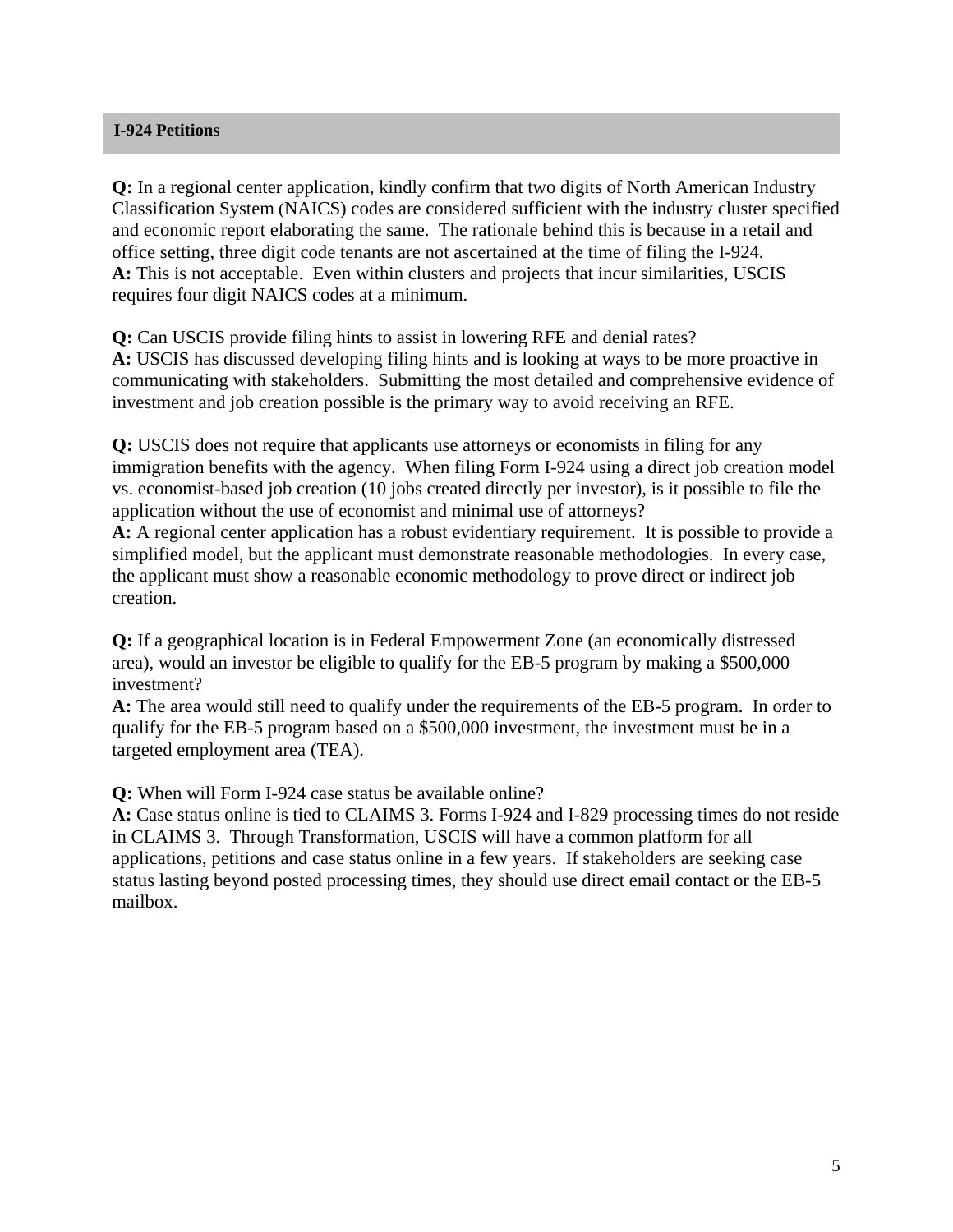## **EB-5 Visa Allocations**

**Q:** How many visas are allocated to the EB-5 program annually? Is that an annually adjusted number based on some calculation, or is it a consistent number that is set by either statute or rule? Additionally, how many visas were allocated and how many of those were approved under the EB-5 program each year for the last 5 or 10 years?

**A:** The annual limit of visas available for the EB-5 category is consistent and set by statute. See INA  $203(b)(5)(A)$ .

For information regarding the allocation and approval of EB-5 visas, please visit [www.state.gov.](http://www.state.gov/)

**Q:** Please confirm whether the number of EB-5 visas via the regional center pilot program is capped at 3,000 or can exceed 3,000 (up to 10,000).

**A:** 3,000 is not a hard cap number. The regional center pilot program can exceed 3,000 visas.

**Q:** Has USCIS given any thought to increasing 10,000 visa cap? What are USCIS thoughts on whether program will be extended?

**A:** This is up to Congress, and USCIS hopes to have more information by next stakeholder meeting.

**Q:** Stakeholders are concerned with the meteoric rise of Form I-526 applications. What is the process for reauthorization of the EB-5 program?

**A:** Congress determines how many visas to issue. USCIS will administer the program as Congress sees fit, and hopes to have additional information about the future of the program in time for the next quarterly stakeholder engagement.

#### **Customer Service**

**Q:** Stakeholders have not received responses to questions submitted to the regional center direct communication mailbox (primarily tenant occupancy questions), but petitioners need to respond to RFEs soon. How will USCIS inform stakeholders when RFE response time has been extended?

**A:** USCIS will communicate individually with applicants with tenant occupancy RFEs via mail and email, and will look into the lack of response from the regional center direct mailbox.

#### **Premium Processing**

**Q:** Can USCIS provide an update on premium processing?

**A:** USCIS cannot provide an update on premium processing yet, and is evaluating what can and should be done in terms of moving forward.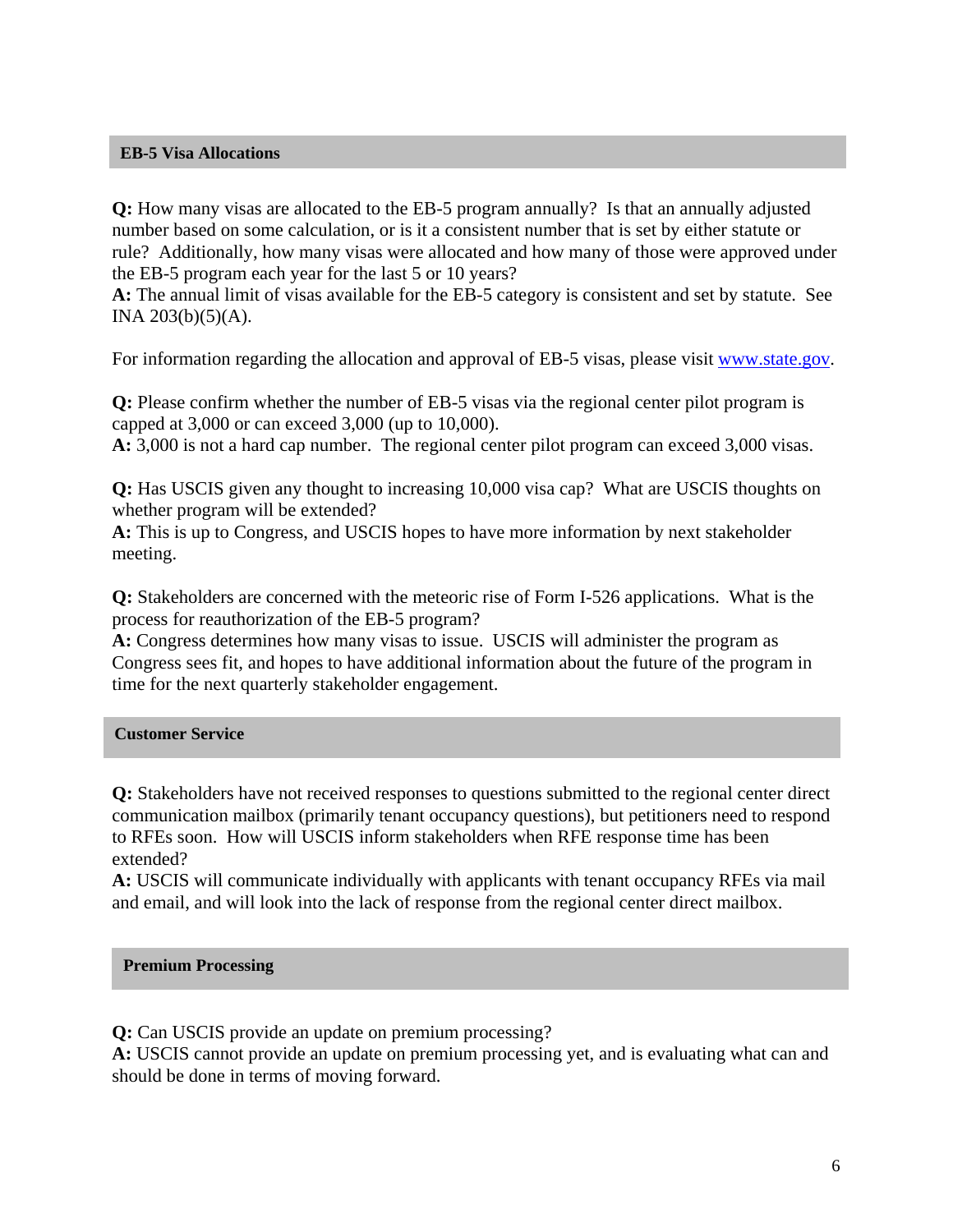## **Troubled Company Designations**

**Q:** Regarding troubled company status, how is the loss period calculated? Are there any adjustments/exceptions to the 20% guideline? Who makes that determination? **A:** Troubled business is defined at 8 CFR § 204.6(e). The loss period can be either the one or two year period (12 or 24 month) *immediately preceding* the priority date on the immigrant investor's Form I-526, and the loss for such period must be *at least* equal to twenty per cent of the troubled business's net worth prior to such loss.

There are no exceptions to the 20% loss regulatory mandate. However, this is the minimum level of financial loss that must be demonstrated in order for a commercial enterprise to be considered a troubled business. The overall loss can be greater than 20%. Generally accepted accounting principles should be followed in documents used to support claims that a commercial enterprise meets the definition of a troubled business. The determination of whether a commercial entity meets the definition of a troubled business is made on a case-by-case basis.

**Q:** If the assets of a troubled business have dropped below 20%, would that be a sufficient requirement for saving the business and jobs?

**A:** We would look to the regulations for net worth and would apply the standard in the regulation.

**Q:** Since the definition of a troubled business is clearly stated in the regulations, when an actual project is being undertaken by a regional center involving a troubled business, please confirm that no amendment involving a troubled business is required for that regional center to undertake this project provided no change is involved in terms of geographic scope, approved industries and job methodology. Please also confirm that the net worth of a troubled business is based on generally accepted accounting principles.

**A:** Determinations regarding whether a business meets the "troubled business" requirements are made at the Form I-526 petition stage. A Form I-924 amendment is not required; however, an amendment may be made if there is a change in the geographic area, organizational structure or administration, capital investment projects – including changes in the economic analysis and underlying business plan to estimate job creation- or the affiliated new commercial enterprise and/or capital investment instruments or offering memoranda. See instructions to Form I-924.

The net worth of a troubled business must be based on generally accepted accounting principles according to the definition found at 8 CFR § 204.6(e).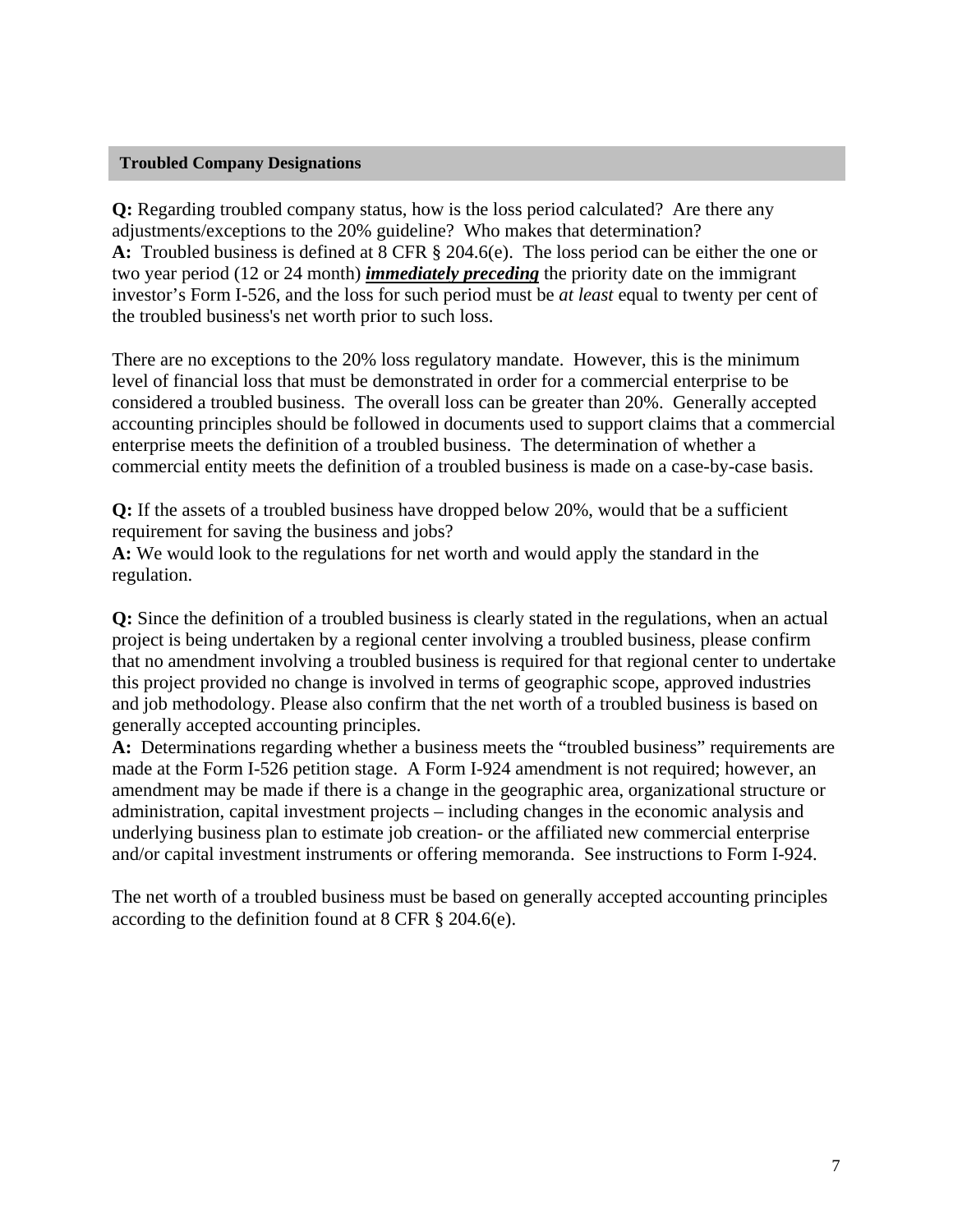## **Diversification**

**Q:** Where can stakeholders find information about investing in a diversified portfolio enterprise which then lends to a specific commercial enterprise?

**A:** Information on specific investment projects is generally provided by the regional center operators or individual entrepreneurs who are not affiliated with a designated regional center.

**Q**: In EB-5 Basic Direct can investors, joined together to invest in a business, also diversify their funds into 2 or more businesses?

**A:** An immigrant investor who is not associated with a regional center may deploy capital into a portfolio of businesses, so long as all capital is deployed through a single commercial enterprise and all jobs are created within that commercial enterprise. For example, in an area in which the minimum investment amount is \$1,000,000, the investor can satisfy the statute if the commercial enterprise deploys \$600,000 toward one business that it wholly owns, and \$400,000 toward another business that it wholly owns. See 8 C.F.R. § 204.6(e). (In this instance, the two whollyowned businesses would have to create an aggregate of ten new jobs between them.) An investor cannot qualify, on the other hand, by investing \$600,000 in one commercial enterprise and \$400,000 in a separate commercial enterprise.

## **New Commercial Enterprise Definition**

**Q: W**here can stakeholders find the definition of a new commercial enterprise and job creation as it pertains to an EB-5 regional center?

**A:** The regulations governing the EB-5 program define the term "commercial enterprise" broadly. The regulation defines a "commercial enterprise" as: [A]ny for-profit activity formed for the ongoing conduct of lawful business. See 8 C.F.R. § 204.6(e). The regulation provides a list of examples of commercial enterprises and specifically states that the list is not exhaustive.

The regulation provides that the commercial enterprise must be one that is designed to make a profit. Certain charitable organizations do not qualify and the definition does not include "noncommercial activity" such as owning and operating a personal residence.

The EB-5 program has presented a broad definition of what constitutes a "new" commercial enterprise into which the immigrant investor can invest the required amount of capital and help create jobs.

The EB-5 program defines "new" as "established after November 29, 1990." See 8 C.F.R. § 204.6(e). The immigrant investor can invest the required amount of capital in a commercial enterprise that was established after November 29, 1990 to qualify for the EB-5 Program, provided the other eligibility criteria are met.

In addition, under the EB-5 Program, a "new" commercial enterprise also means a commercial enterprise that was established before November 29, 1990 and that will be restructured or expanded through the immigrant investor's investment of capital.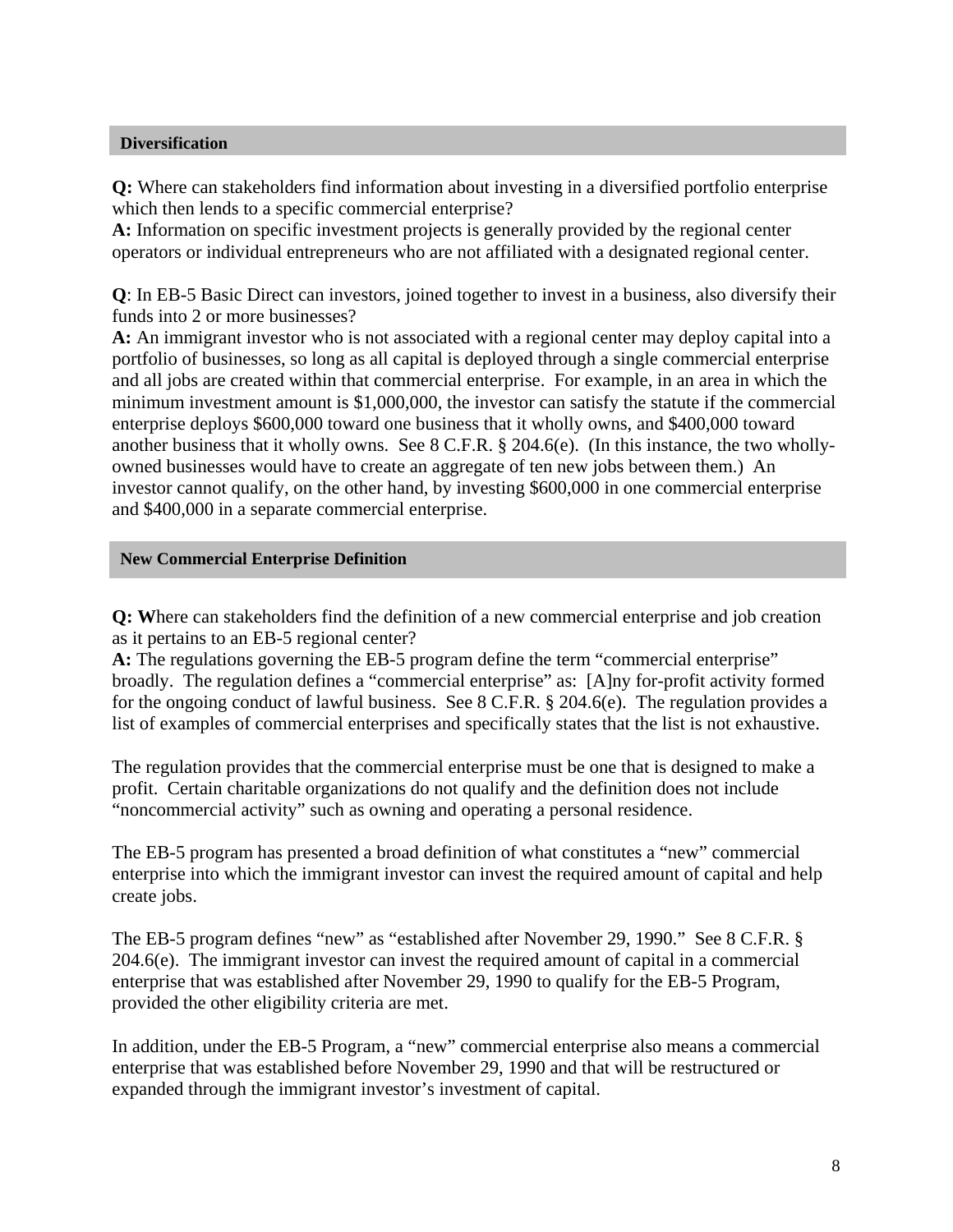# *Job Creation:*

For a new commercial enterprise that is not a troubled business and is located within a regional center, the EB-5 Program provides that the full-time positions can be created either directly or indirectly by the new commercial enterprise. See  $8$  C.F.R.  $\S 204.6$  $((i)(4)(iii)$ .

**Q:** Would a joint venture be considered an acceptable new commercial enterprise? Are only wholly owned subsidiaries considered new commercial enterprises? Please explain. **A:** Joint ventures and wholly owned subsidiaries are mentioned in the non-exclusive list of what would be considered a commercial enterprise. The determination of whether a wholly owned subsidiary meets all of the statutory and regulatory requirements of the EB-5 program is made on a case-by-case basis.

# **List of Approved Regional Center Projects**

**Q:** Are regional center projects actually approved by a regional center a matter of public record, or is that proprietary information? Is there a list of approved projects within each regional center, their size and the project type?

**A:** USCIS approval of an EB-5 regional center application *does not* in any way:

- \* Constitute USCIS endorsement of the activities of that regional center;
- \* Guarantee compliance with U.S. securities laws; or<br>Ninimize or eliminate risk to the investor
- Minimize or eliminate risk to the investor.

Potential investors are encouraged to seek professional advice when making any investment decisions. In light of the above, USCIS does not provide information to the public regarding regional centers' capital investment projects.

**Q:** Where can the proposal for the improvement of the EB-5 program referenced in the May 19, 2011 blog [\(http://blog.uscis.gov/2011/05/eb-5-program-creating-jobs-in-america.html](http://blog.uscis.gov/2011/05/eb-5-program-creating-jobs-in-america.html)) be found? **A:** The proposal for the improvement of the EB-5 program referenced in the May 19, 2011 Beacon post is posted at:

[http://www.uscis.gov/USCIS/Outreach/Feedback%20Opportunities/Operartional%20Proposals%](http://www.uscis.gov/USCIS/Outreach/Feedback%20Opportunities/Operartional%20Proposals%20for%20Comment/EB-5-Proposal-18May11.pdf) [20for%20Comment/EB-5-Proposal-18May11.pdf](http://www.uscis.gov/USCIS/Outreach/Feedback%20Opportunities/Operartional%20Proposals%20for%20Comment/EB-5-Proposal-18May11.pdf)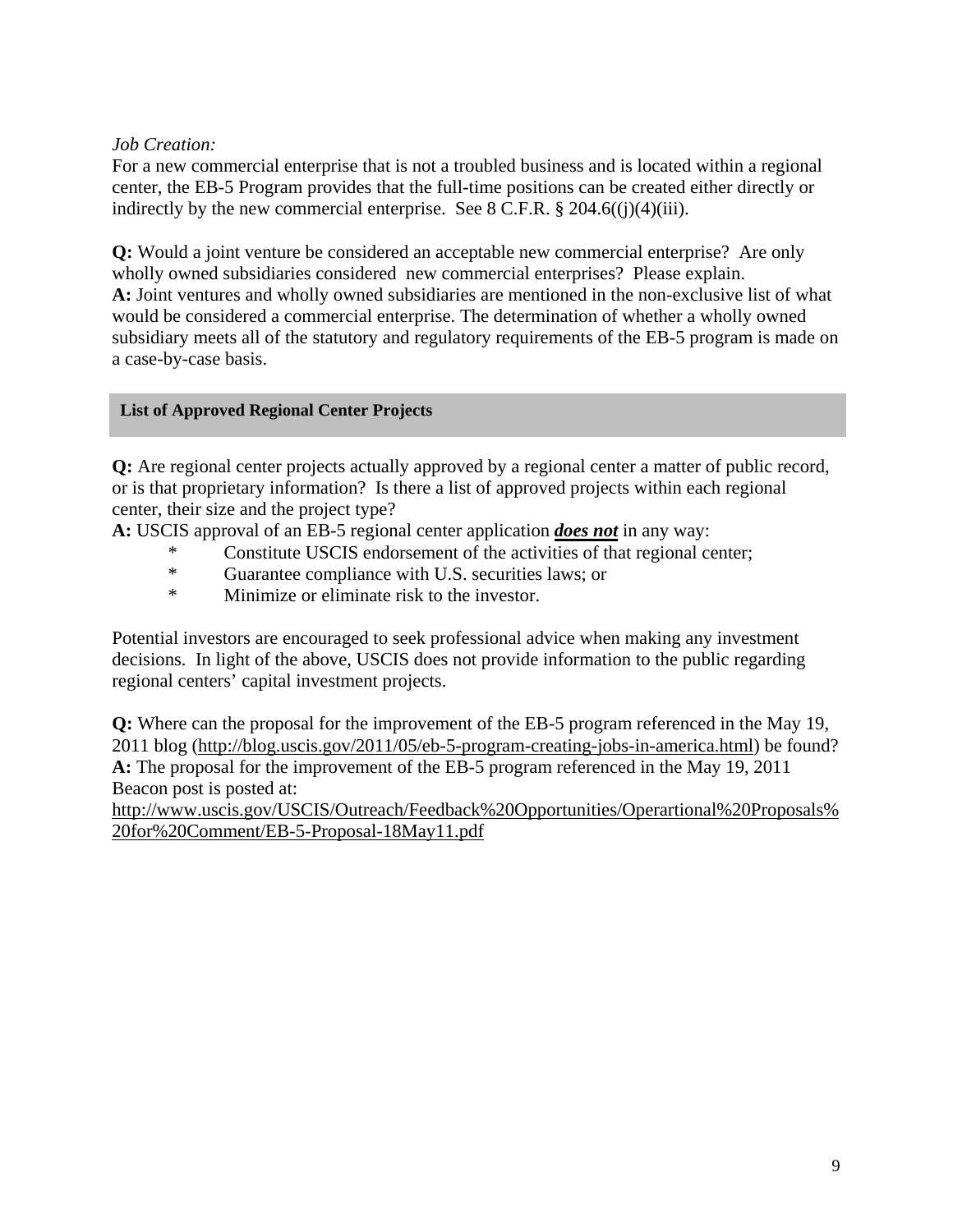## **Permissible Expenditures**

**Q:** Any reasonable budget will include line items for "contingencies" and "operating capital" which are required in order to sustain a business successfully during the development process. Some business plans have been approved with such lines (as they should be) while others have been rejected specifically citing these budget lines as "not being job creating activities". Please confirm that such expenditures are permissible - no business plan is believable without such budget lines.

**A:** Whether a particular line item in a budget presented in support of an EB-5 petition is appropriate cannot be confirmed in general, but must be analyzed in the context of the instant case. However, USCIS does agree that a credible business plan should contain a reasonable budget that outlines the prospective expenses of the business.

## **Refundable Fees**

**Q:** If USCIS rejects a Form I-526 or I-829 petition, is the petition fee refundable, in whole or in part?

**A:** If a petition is rejected, i.e., not accepted for processing by USCIS, then the entire fee is returned with the petition to the petitioner or the attorney of record.

#### **Job Creation**

**Q:** Can expenditure models based on RIMs II Final Demand Multipliers, if they project adequate number of jobs to satisfy the 10 full time job requirement per investor, satisfy the job creation requirement and proof of such expenditure submitted with the I-829 in accordance with the business plan submitted with the I-526?

**A:** This is an acceptable methodology if the structure of the business entities precludes the acquisition of tax documents or other evidence of employment for the components projected to be involved in direct job creation. USCIS would require a detailed explanation as to why the use of a model projection as opposed to evidentiary proof is necessary.

**Q:** Professional Employer Organizations (PEOs) are often used by small businesses. They provide that the business hires, fires and controls the business's employees, but the PEO technically employs the employees and leases them to the business. This allows small businesses to save money on employee costs such as workers' compensation and offer employee benefits more affordable, such as health insurance. Do these employees count as employees of the business for purposes of EB5 job creation verification and compliance?

**A:** The PEO concept may possibly be acceptable within the EB-5 context in certain instances. However, as the scope and nature of PEO contractual relationships vary greatly, the approvability of such an arrangement for EB-5 purposes would have to be decided on a case-bycase basis through a review of the specific evidence of record.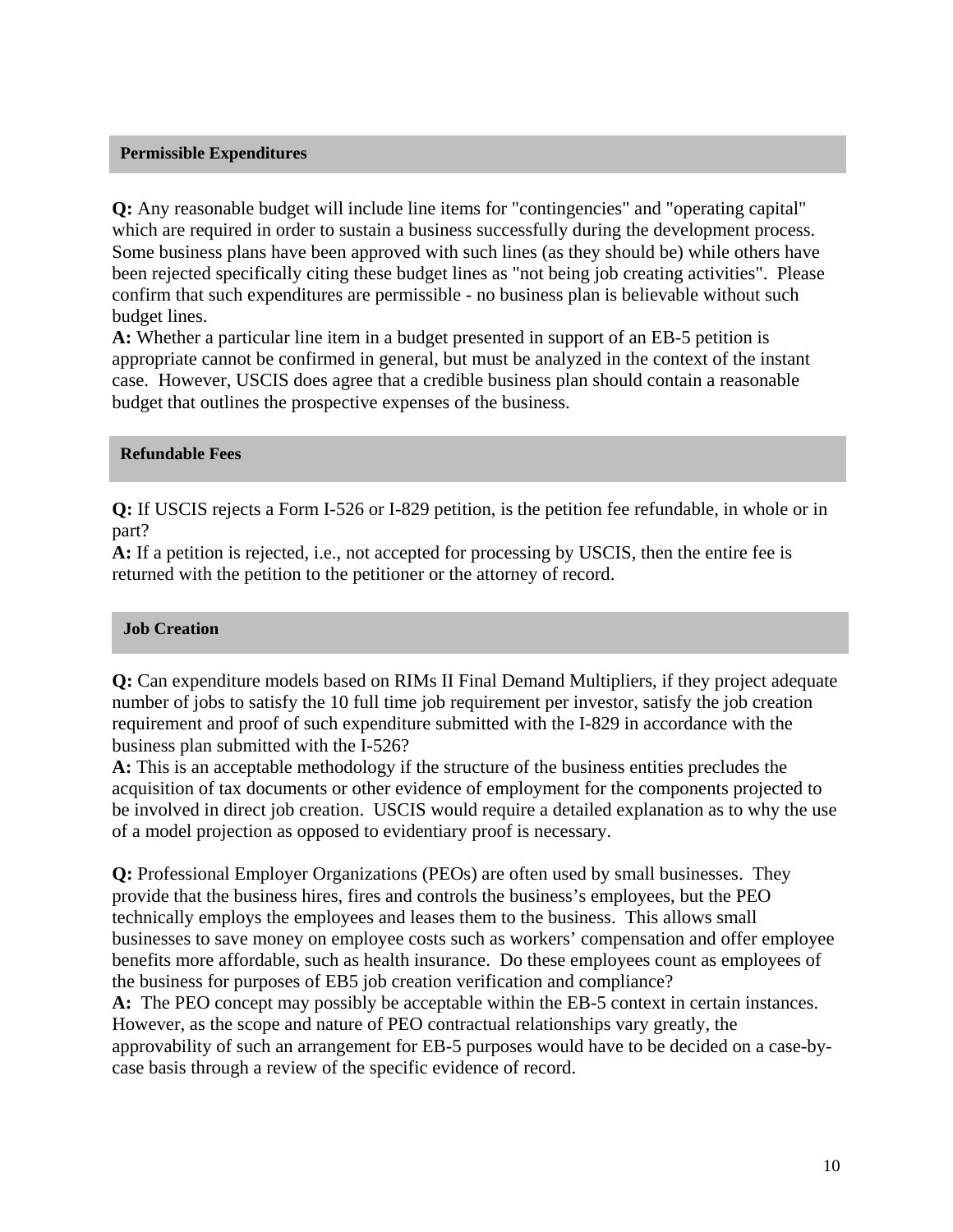**Q:** In a case where the EB-5 business is a real estate development, which leases space to tenant businesses who then hire employees, do the following factors increase the likelihood that those tenant's jobs can count toward satisfying the job requirements of the development's EB-5 investors:

a. The tenant business is a new business which did not merely move from another location

- b. The tenant business received cash from the development for tenant improvements
- c. The tenant business received a loan from the development
- d. The tenant received free rent or rent reductions

The tenant received an equity investment from the development

# **A:**

*a. The tenant business is a new business which did not merely move from another location*  This is not acceptable. None of the EB5 capital would be flowing to the jobs created by the tenant.

*b. The tenant business received cash from the development for tenant improvements*  This is not acceptable. The tenants would still be responsible for creating the jobs. The EB-5 capital would simply be improving/outfitting/customizing the structure already owned by EB-5 capital.

# *c. The tenant business received a loan from the development*

This is acceptable with caveats. This effectively represents the co-mingling of capital. Similar to the *quid pro quo* expenditure agreement referenced above, however, this will render the agency vulnerable to fraud because the tenants could form an agreement beyond the adjudicative scope of USCIS to funnel the funds back to the developer. In addition, USCIS would need to define the constraints of the loan amounts and duration. Otherwise, the developer could loan \$0.01 to a tenant to take credit for any jobs created. Finally, the tenant business must verify that the jobs are new jobs not transferred from elsewhere.

# *d. The tenant received free rent or rent reductions*

This is acceptable with caveats. Similar to (b) above, this effectively represents the comingling of capital as the free rent/rent reductions acts as a loan. The same caveats apply here as in (b) above. In addition, this will cause a significant decrease in rental income for the EB-5 NCE, which should be an investment at-risk, not at-loss. USCIS would still need to define the constraints of the rental discount required, which effectively serves as a loan. It is highly unlikely, however, that the free rent or rent reduction over a 2.5-year period would sum to a total amount that could be considered a substantial investment in the tenant business.

# *e. The tenant received an equity investment from the development*

This is acceptable with caveats. Again, this effectively represents the co-mingling of capital as in (b) above. The same caveats apply here.

**Q:** One of the most effective ways to attract investors is for the business into which they are going to invest to buy and own the real estate in which they will operate the business, rather than merely lease it. This makes the investor feel that the business is more likely to succeed, or, if it fails, the real estate could perhaps be used to establish a second business. Therefore, where part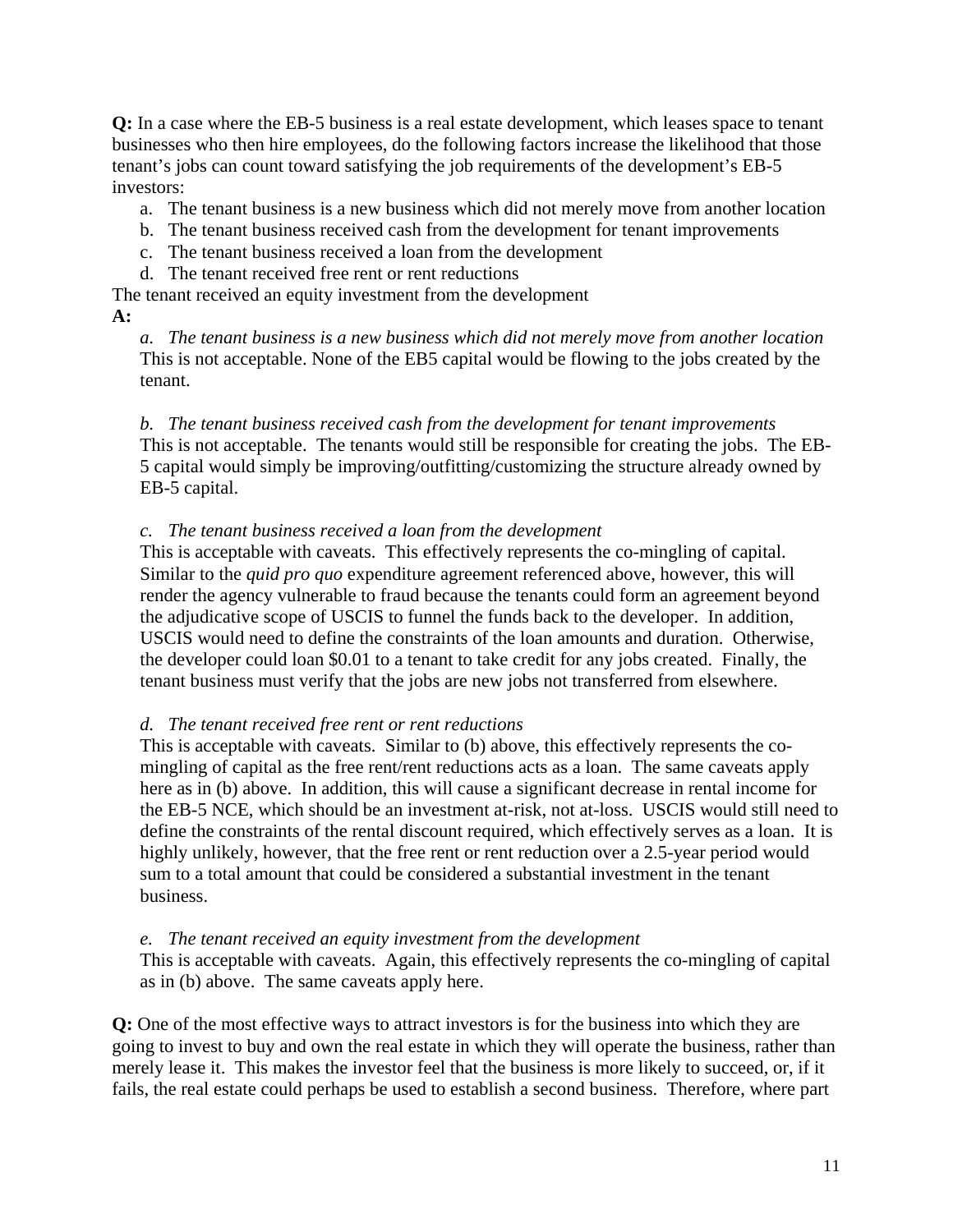of the investment expenditure is spent on real estate in which the business is to be operated, is it correct that such expenditure is a job creating expenditure for which appropriate job creation credits can be obtained. For example, if an investor invests \$1million to acquire a building for \$500,000 and then spend another \$500,000 to renovate and equip as well as fund operating capital for a restaurant, would the entire \$1million be considered an appropriate EB5 investment, assuming it otherwise qualifies.

**A:** This is a simple transfer of real estate with renovations occurring subsequent to the purchase. The renovation and outfitting of the facility will create temporary jobs, and it is possible that a trivial number of jobs could be created by the fees charged for the real estate transfer. Summarily, yes—the \$1 million could be considered an appropriate EB-5 investment—assuming that the other requirements of the EB-5 regulations are satisfied.

## **Geographic Designations**

**Q:** Will a single or multiple contiguous census tracts be considered as a geographic subarea? **A:** USCIS encourages that standard Bureau of Labor Statistics (BLS) estimation methodology be used. In the event that subareas for which Local Area Unemployment Statistic estimates are not regularly produced, such as census tracts, the TEA applicant should be aware of the following: (1) the census-share technique be used ONLY where inputs for the preferred BLS methodology are not available and (2) only household-only inputs be used, in order to eliminate the impact of the Census 2000 Group Quarters processing error. More information regarding this answer can be found at the Bureau of Labor Statistics webpage at: <http://www.bls.gov/bls/empsitquickguide.htm>

**Q:** Can a qualifying census tract with unemployment 150% of the national rate be certified as a TEA?

**A:** Yes, but designation will depend on the quality and timeliness of the data used to support the 150% of the national average rate of unemployment claim. Acceptable data sources for purposes of calculating unemployment include Local Area Unemployment Statistics produced by a government agency, U.S. Census Bureau data, and data from the American Community Survey.

**Q:** Have there been any changes to the rules governing investments in the targeted employment areas?

**A:** No

**Q:** Has there been any progress on further defining an acceptable vs. gerrymandered TEA? Will USCIS be providing additional guidance?

**A:** This issue is being examined in the context of the draft memorandum, which will be posted for comment in the near future.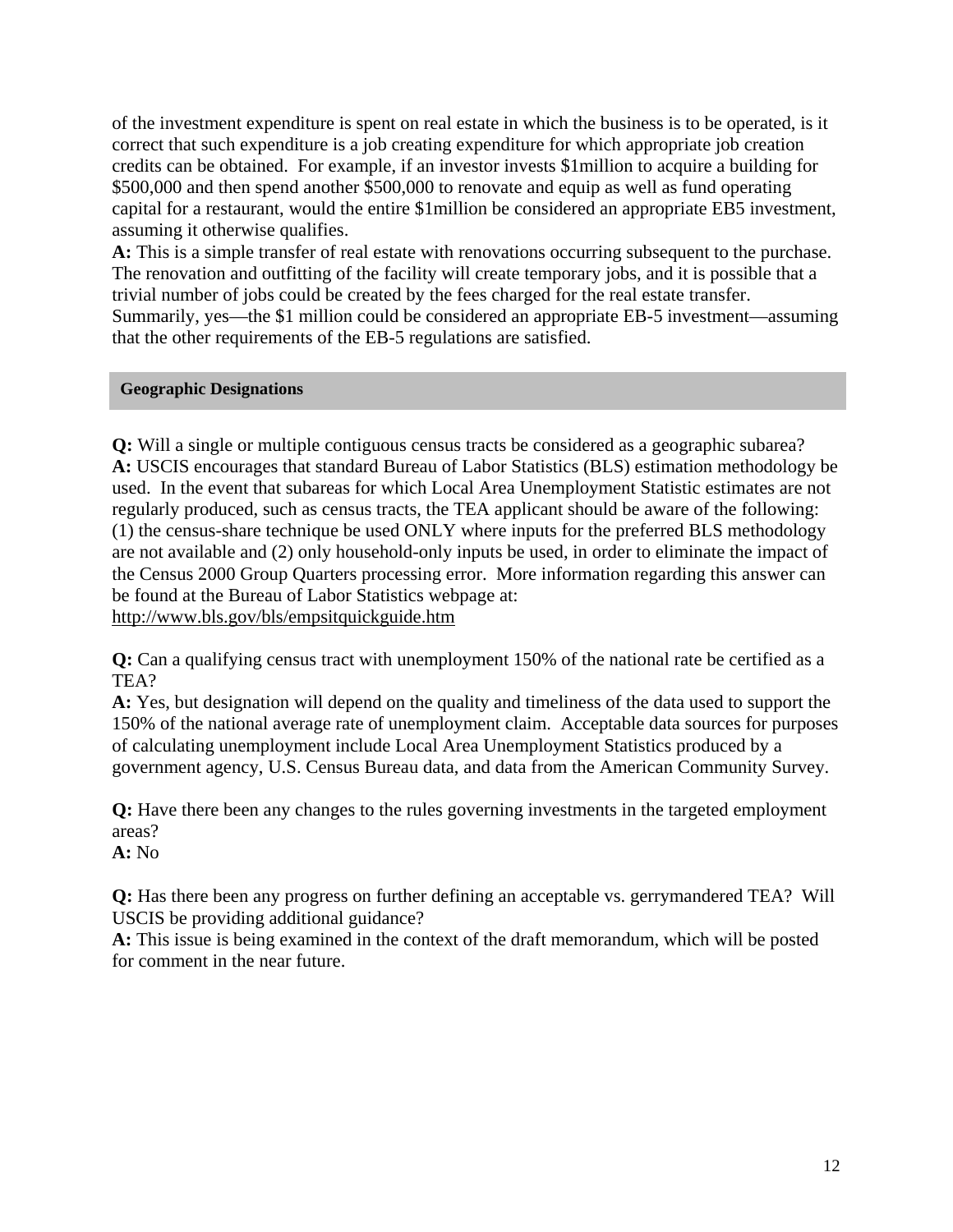## **Profit Requirements**

**Q:** At the end of the two year period, to remove the restriction, does the business created have to make profits? Or can the business lose money as long as the ten job creation requirement is satisfied?

**A:** There is no "profit" requirement in the statue or regulations. As long as the investment has been made and is at risk of loss and the required jobs have been created there is no additional profitability requirement.

# **New Hires**

**Q:** What will the USCIS EB5 unit organizational chart look like once hiring is complete? **A:** We can only provide a generalized org chart, without specific staffing numbers.



**Q:** USCIS has stated that it will not be involved in the securities side of EB-5 filings, but is now advertising for a securities counsel. What will their role be? Will stakeholders be able to interact w/them directly as with Securities and Exchange Commission (SEC) staff? **A:** It continues to be the role of USCIS to adjudicate benefits under the Immigration and Nationality Act (INA). As far as further developing the team, we are seeking in –house counsel to help review and advise on individual case matters, they will work together with the agency's current EB5 counsel.

**Q:** Is funding an issue for USCIS to hire and train additional staff?

**A:** Yes. The number of cases has quadrupled in 1.5 years. USCIS has realigned resources at the expense of other workloads to bring in economists and securities attorneys.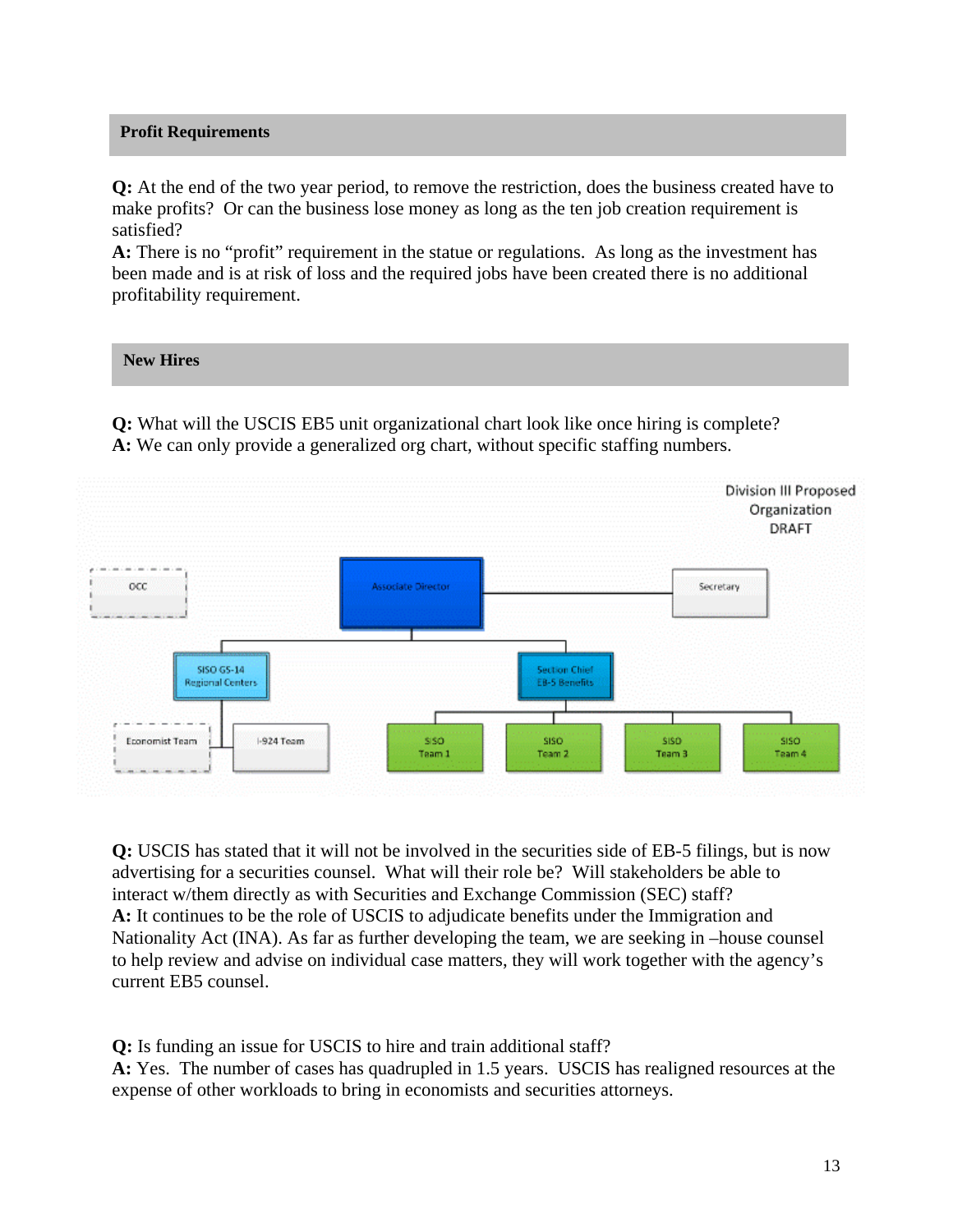## **Bridge Financing**

**Q:** Under what circumstances will USCIS approve bridge financing? Will the memo address this? This does not appear to be covered with adequate specificity in the last iteration of the policy memo. Stakeholders are not aware of any written guidance on bridge financing other than am AAO decision on the Victorville case, and this is an extreme example with specific facts. Of the two memos in 2009 (June and December) on construction, the December 2009 memo superseded the June memo, but stakeholders continue to receive RFEs referencing the June memo.

**A:** Pursuant to 8 C.F.R § 204.6(j)(4)(i), the new commercial enterprise, not the EB-5 investors, must create the requisite employment. As such, it is acceptable for the developer or the principal of the new commercial enterprise, either directly or through a separate job-creating entity, to utilize interim, temporary or bridge financing – in the form of either debt or equity – prior to receipt of EB-5 capital. If the project commences based on the bridge financing prior to the receipt of the EB-5 capital and subsequently replaces it with EB-5 capital, the new commercial enterprise still gets credit for the job creation under the regulations.

This policy will be issued in the forthcoming EB-5 policy memo in Section C, the Creation of Jobs section:

"It is important to recognize that while the immigrant's investment must result in the creation of jobs for qualifying employees, it is the new commercial enterprise that creates the jobs. This distinction is best illustrated by an example:

Ten immigrant investors seek to establish a hotel as their new commercial enterprise. The establishment of the new hotel requires capital to pay financing costs, purchasing the land, developing the plans, obtaining the licenses, building the structure, taking care of the grounds, staffing the hotel, and the many other types of expenses involved in the development and operation of a new hotel. The immigrant's investments can go to pay part or all of any of these expenses."

#### **Non-Profit Organizations**

**Q:** How can non-profits benefit from this program? Can they receive a direct investment from an EB-5 investor or do they need to work through a regional center?

**A:** An EB-5 investment must be in a for-profit entity, so a direct investment in a non-profit probably does not meet program requirements. EB-5 promoters may be able to advise on structuring specific investment opportunities, but the premise of the EB-5 program is investment in for profit activities. Job creation is the same, but premise of program is for for-profit commercial entities.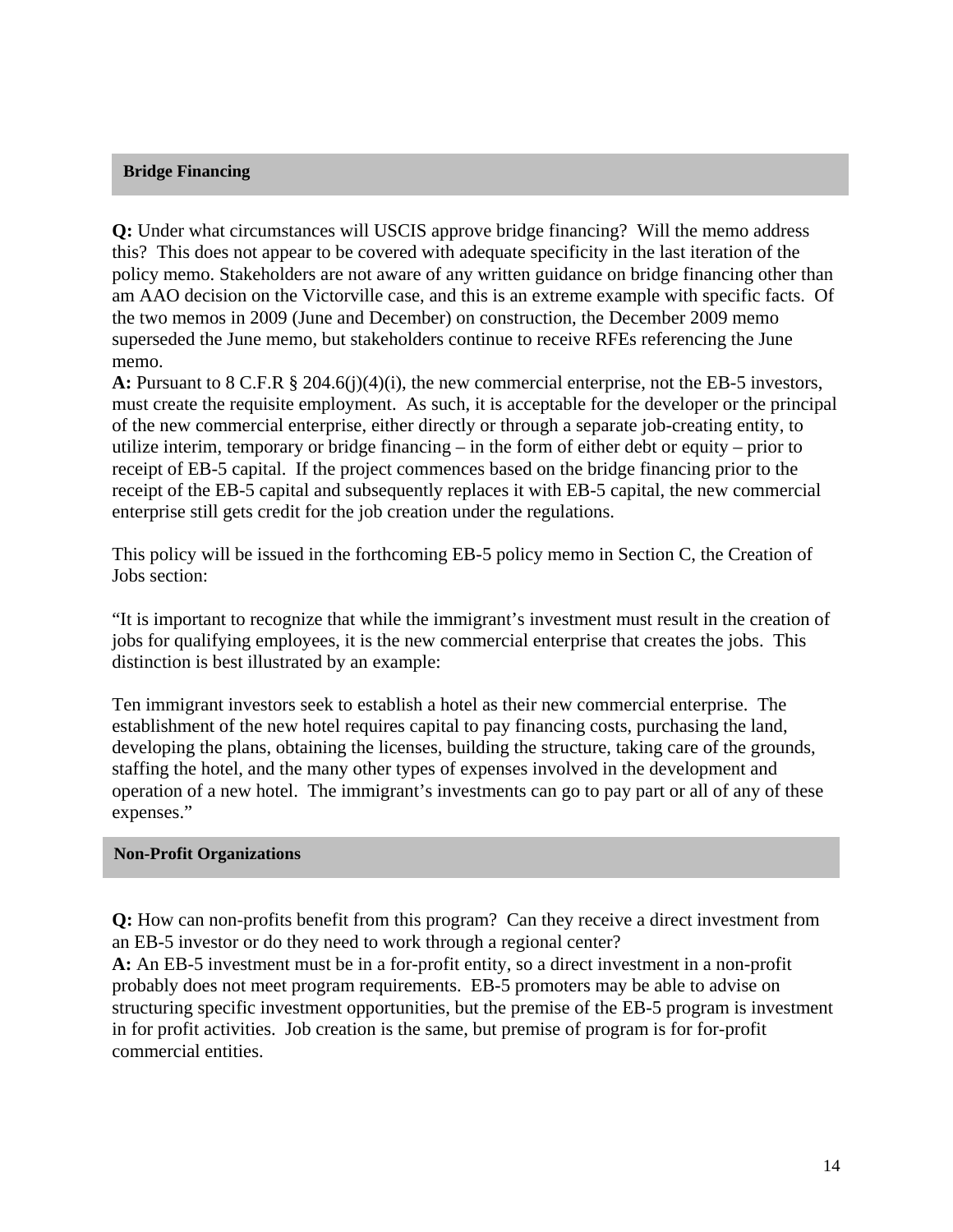## **F-1 Visas and EB-5**

**Q:** What happens if an F-1 visa student files Form I-526, which is approved, followed by a Form I-829, which is denied? Can the applicant still continue study in the U.S. in F-1 status? **A:** F-1 status does not have dual intent, so that may cause some problems. If someone becomes a conditional permanent resident through the EB-5 program (a prerequisite for filing the form I-829), he or she is no longer an F-1 visa holder.

# **Source of Funds**

**Q:** After receiving the mandatory amount of funds from an immigration investor, can a U.S. business entity borrow additional funds from U.S. banks with the entity's property as security? **A:** In general, yes.

**Q:** Nearly all Chinese investors have source of funds issues. The Chinese government in 2009 enacted a law allowing Chinese companies that obtain an overseas investment license to manage overseas investments, so an EB-5 investor from China could legally open an account in Bank of China with more than \$50,000 (previous limit). Now Chinese companies and citizens are permitted to invest overseas without applying for a special commission. As a result, we have first investor investing \$500,000 drawn on a Chinese bank. No regulation or law has been printed yet, but will a remittance from Bank of China suffice as proof? **A:** Stakeholders are encouraged to email the USCIS Immigrant Investor Program mailbox with concerns regarding RFEs for this issue. The regulatory requirement for evidence to establish lawful source of funds is found at 204.6(j), and the eligibility requirement is taken seriously. This states that funds must be from non-criminal, lawful source. Every case has its own nuances, but the regulation should be the guide.

**Q:** A stakeholder has investors who have taken out \$500,000 through an investment license channel, but a RFE asks whether this is legitimate and whether money is in the bank. **A:** If you feel an RFE is in error, please send an email to EB-5 Immigrant Investor mailbox, but still be sure to respond in a timely manner to the RFE so that you do not jeopardize the adjudication.

**Q:** With recent allegations of alleged corrupt Chinese government activity, is there a higher scrutiny for source of funds applied to Chinese cases?

A: The standard for reviewing source of funds is not country specific. Everyone must show that capital is obtained from a lawful source.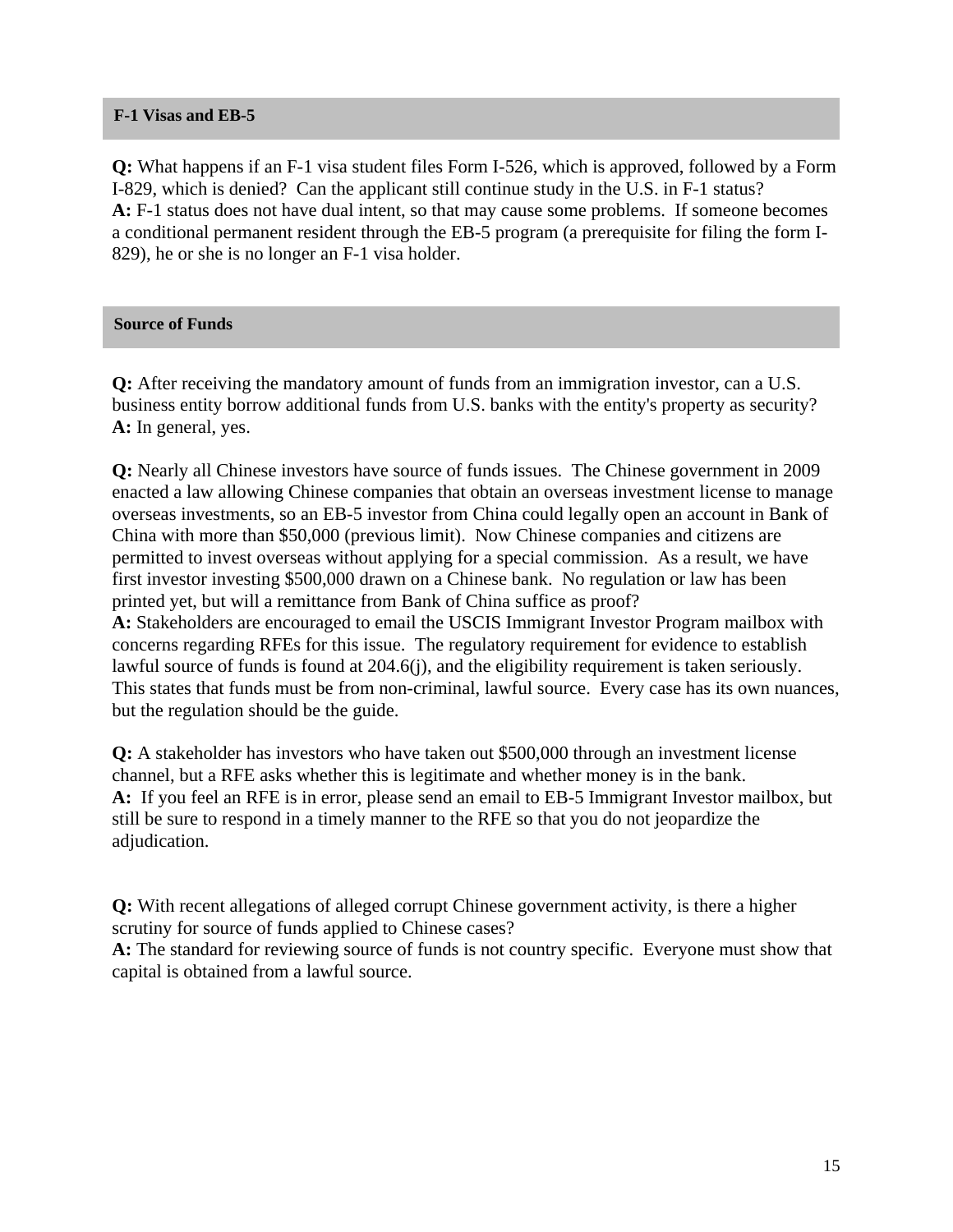**RFEs** 

**Q:** Why, after submitting many petitions with the same facts over many years, do stakeholders seem to suddenly be getting RFEs?

**A:** Different attorneys may have different styles of filing, and USCIS reviews and responds to the information that is presented. If stakeholders think an RFE is in error, please send inquiries to EB-5 mailbox. USCIS is working to improve RFE templates.

**Q:** Is it possible to organize RFEs with one RFE with one set of questions? USCIS needs to streamline the process.

**A:** USCIS has been looking at ways to meet differing interests of I-526 petitioners and regional center promoters, and recognizes the tension. USCIS is working to have adjudicators collaborate, and appreciates that it must be frustrating for stakeholders and adjudicators alike, and encourages suggestions from stakeholders. USCIS is always looking for ways to improve efficiency and meet legal requirements.

**Q:** What level of detail does USCIS expect in response to RFEs? Projects are unique and not bound by limitations.

**A:** USCIS can not engage in a case specific discussion, but is working hard to adjudicate all cases. USCIS reviews all material that applicants submit in response to an RFE.

**Q:** Email is not working for case specific inquiries from stakeholders. How will extensions be communicated?

**A:** USCIS will look into issues with email, and communicate directly to tenant occupancy applicants regarding extensions.

# **Draft Policy Memorandum**

**Q:** When will draft EB-5 memo be finalized?

**A:** USCIS anticipates that next iteration of policy memo will be posted in next few weeks; it will be a draft memo posted for public comment.

**Q:** Until the memo is final, is USCIS applying the standards in the draft memo, especially removal of conditions in a material change scenario? The memo announces a standard of flexibility – are we presently following this directive? If the consequence of not following a flexible standard is removal of conditions and beginning of removal proceedings, why would USCIS not following a flexible standard?

**A:** This is a draft memo and USCIS is not following it yet. This is a policy issue that will be addressed in final memo. USCIS is following laws and policies currently in place.